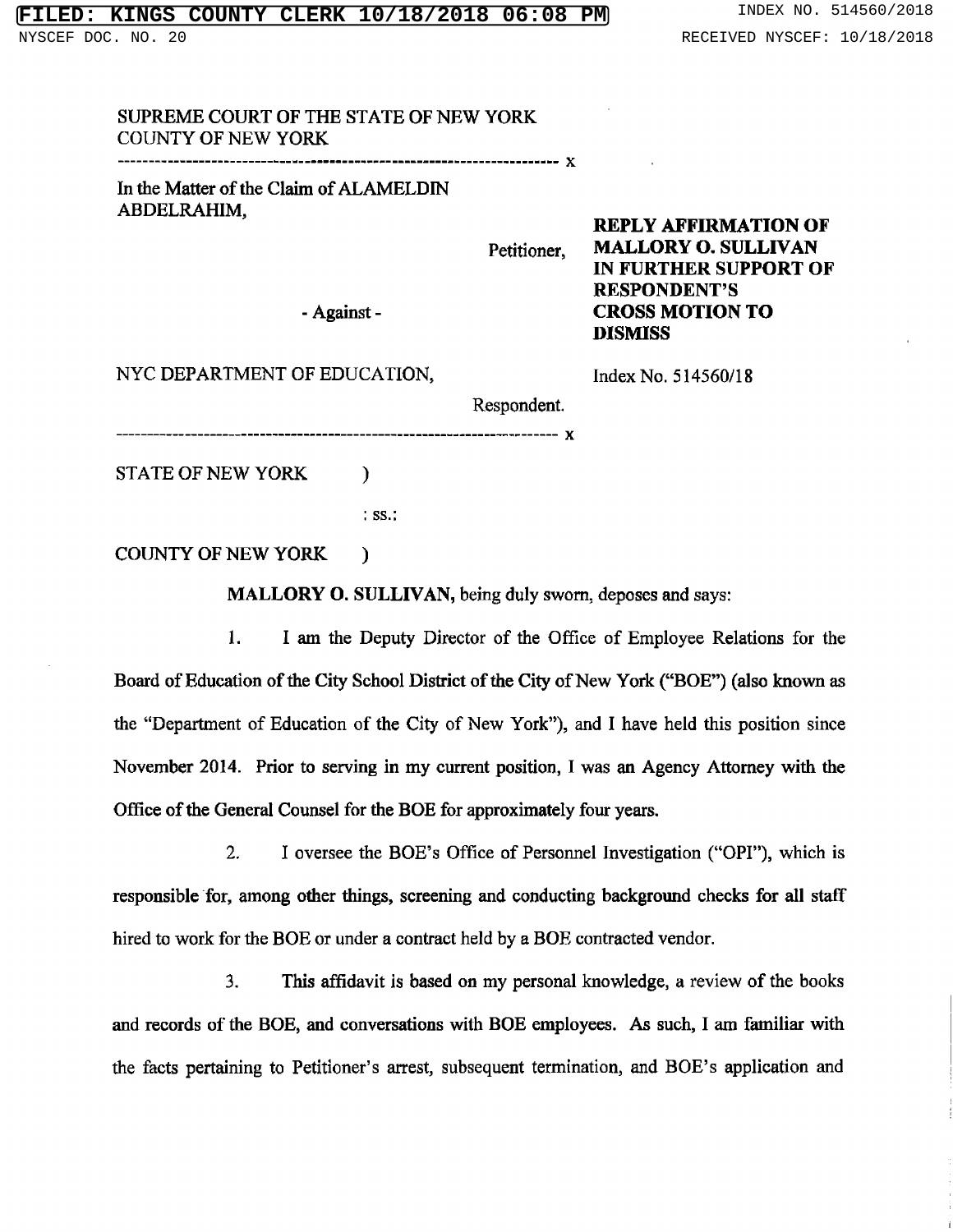hiring process. I submit this affidavit in further support of Respondent's Cross-Motion to Dismiss in this proceeding.

4. While Petitioner's termination letter stated, "[b]e advised that there will be a problem code associated with your name, barring you from any future work within the schools of the NYC Department of Education and its affiliates," no person is ever indefinitely barr from applying for a position within the BOE, or with a BOE contracted vendor.

5. Petitioner is eligible to reapply for a job and go through the necessary steps to determine whether or not he is eligible to be hired.

6. Chancellor's Regulation C-105 requires that all job candidates, including those seeking employment with a BOE contracted vendor, be subject to a background investigation to determine whether security clearance can be granted for the position sought before employment can begin with the BOE or its respective vendors. OPI is responsible for investigating any criminal history, employment history, employment eligibility, military service, and other information related to conduct and background discovered as a result of an application.

7. Each applicant, as part of the nomination and background investigation process, is fingerprinted, and completes a background questionnaire.

8. Once the applicant is fingerprinted, the images are sent to the New York State Division of Criminal Justice Services ("DCJS") and the Federal Bureau of Investigation ("FBI") to ascertain the results, if any. BOE receives notification of new arrests from DCJS for any individual whose fingerprints remain on file with BOE.

9. The BOE Background Questionnaire is an online form that includes questions pertaining to any prior convictions for felonies or misdemeanors, and any prior adverse

-2-